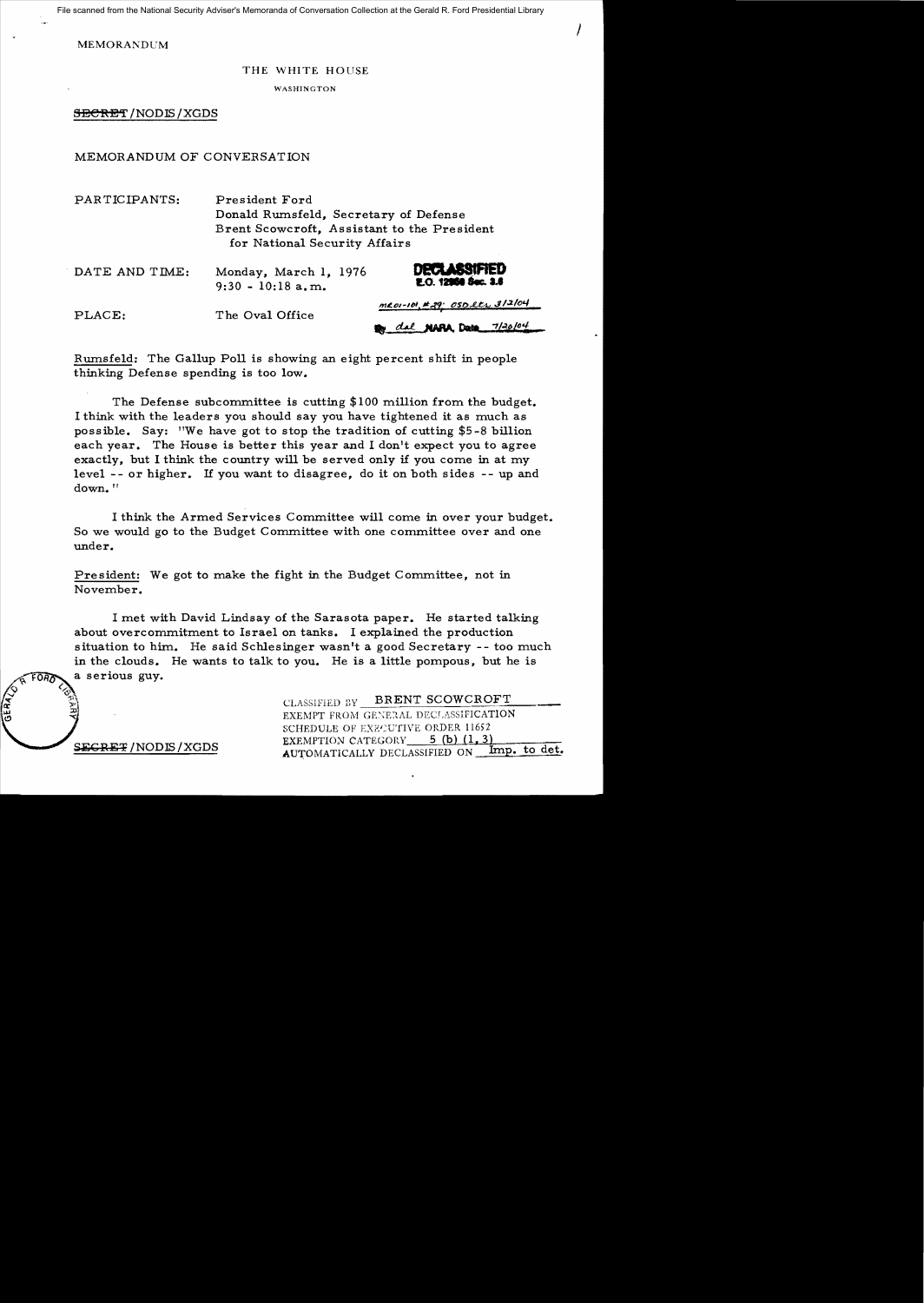Rumsfeld: Okay, I will.

Greener is rwming our best people out for press briefings. It is having a very good effect.

President: Schlesinger thought all he had to do is get McClellan and Mahon on board. The Chairmen can't deliver any more.

Rumsfeld: Lockheed.

Pre sident: I see Canada has reaffirmed.

Rumsfeld: Not really. We think we are okay but that was just an offhand remark by the Minister of Defense.

My personal feeling is Lockheed ought to go under. It is such a mess and I hope Simon and the others don't try to bail it out. I would let it sink, and even push it.

[There was some discussion of Ikle's press briefing and statements on cruise missile verification].

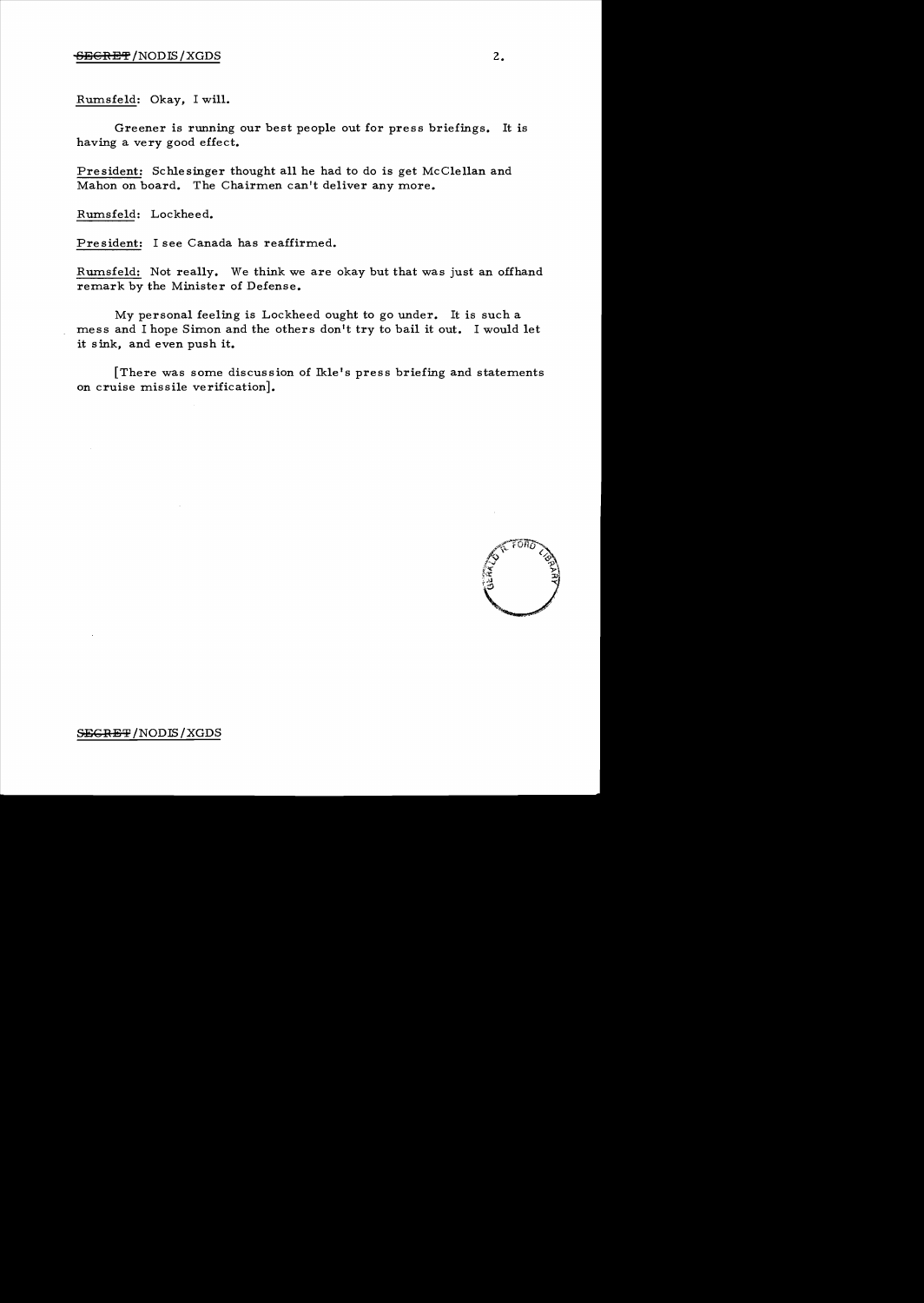Remarkating  $P/\rho$  $\sqrt{}$ 1 Mar 76 R. Garling poll doming 8% shipt in people trisiden Deprejending Too low. Dep subcente le conting 800 und from bustyet Sttrich is (c harders you should the my you have approtuned et as unnet on president curs quet to stop a tradition of conthing 5 - 8 foil each year House better this year & don't expect you to agree exactly, but detried a country will be Leuvel only if you canne in at my level or brigher. If jun count to disagree, don't on both side - eig rebeur. hundrynt. So we would go to londget contr W and. Crate once are enceles. P We got as unchec project in a endget cente, not in hor I wet as said hindren of Sarrate paper. He said started talking about annement to I on Canke. I explained a production betweathin to him, Hexand Schlesdonnet a posal Surg-Tos brush inc claude He wants to talk to you. He a little joing one, but he a simons que R dc, Inrill. Creenan es rumins ann hist people and fu<br>pues briefing. It is huning a why genel effect I Unihan our brand. Chance can't deliver any more K Lockhauch 8 I sel Cometa has reappeared. but really. We think we de but that was just com offhand remurk by Min Def. My present ferting as hor hhred angot to go enter MIJI AGSIFIED AUTHORITY and 01-101, 129; 050 16, 3112/04 BY  $\frac{1}{4}$  NLF, DATE  $\frac{1}{4}$